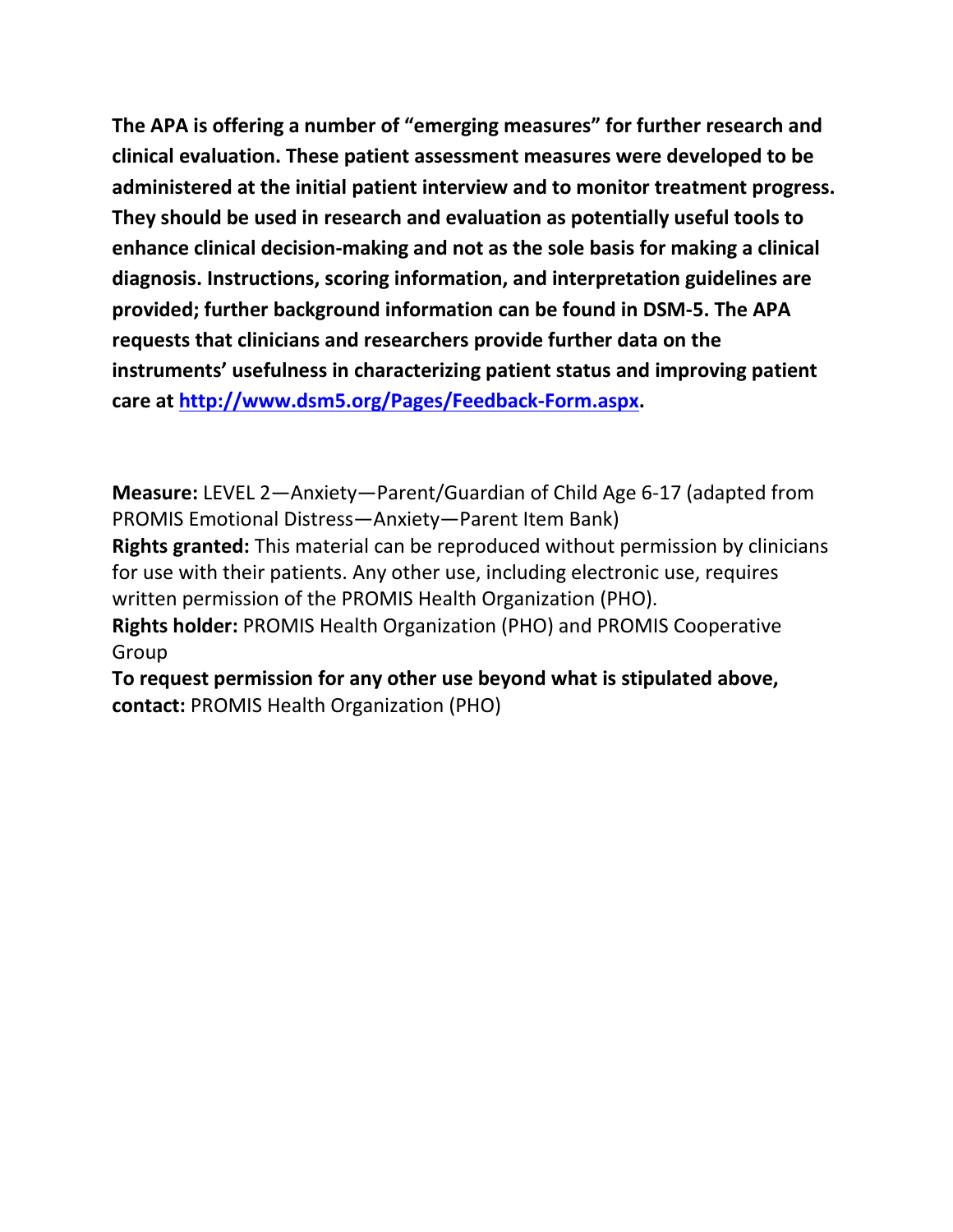## **LEVEL 2—Anxiety—Parent/Guardian of Child Age 6-17\***

\*Adapted from PROMIS Emotional Distress—Anxiety—Parent Item Bank

| <b>Child's Name:</b> | Age | ⊿ Male ∟ Female<br>Sex: | Date: |
|----------------------|-----|-------------------------|-------|
|----------------------|-----|-------------------------|-------|

What is your relationship with the child receiving care?\_\_\_

**Instructions to parent/guardian:** On the DSM-5 Level 1 cross-cutting questionnaire that you just completed, you indicated that *during the past 2 weeks* your child receiving care has been bothered by "feeling nervous, anxious, or scared", "not being able to stop worrying", and/or "couldn't do things he/she wanted to or should have done because they made him/her feel nervous" at a mild or greater level of severity. The questions below ask about these feelings in more detail and especially how often your child receiving care has been bothered by a list of symptoms **during the past 7 days.** Please respond to each item by marking  $(\check{ } )$  or x) one box per row.

|                                                       |                                             |              |                               |                  |              |                                | <b>Clinician</b><br><b>Use</b> |
|-------------------------------------------------------|---------------------------------------------|--------------|-------------------------------|------------------|--------------|--------------------------------|--------------------------------|
| In the past SEVEN (7) DAYS, my child said that he/she |                                             |              |                               |                  | <b>Item</b>  |                                |                                |
|                                                       |                                             | <b>Never</b> | <b>Almost</b><br><b>Never</b> | <b>Sometimes</b> | <b>Often</b> | <b>Almost</b><br><b>Always</b> | <b>Score</b>                   |
| 1.                                                    | Felt like something awful might happen.     | $\Box$ 1     | $\Box$ 2                      | $\Box$ 3         | $\Box$ 4     | $\square$ 5                    |                                |
| 2.                                                    | Felt nervous.                               | $\Box$ 1     | $\Box$ 2                      | $\Box$ 3         | $\Box$ 4     | $\square$ 5                    |                                |
| 3.                                                    | Felt scared.                                | $\Box$ 1     | $\Box$ 2                      | $\Box$ 3         | $\Box$ 4     | $\square$ 5                    |                                |
| 4.                                                    | Felt worried.                               | $\Box$ 1     | $\Box$ 2                      | $\Box$ 3         | $\Box$ 4     | $\square$ 5                    |                                |
| 5.                                                    | Worried about what could happen to him/her. | $\Box$ 1     | $\Box$ 2                      | $\Box$ 3         | $\Box$ 4     | $\Box$ 5                       |                                |
| 6.                                                    | Worried when he/she went to bed at night.   | $\Box$ 1     | $\Box$ 2                      | $\Box$ 3         | $\Box$ 4     | $\square$ 5                    |                                |
| 7.                                                    | Got scared really easy.                     | $\Box$ 1     | $\Box$ 2                      | $\Box$ 3         | $\Box$ 4     | $\Box$ 5                       |                                |
| 8.                                                    | Was afraid of going to school.              | $\Box$ 1     | $\Box$ 2                      | $\Box$ 3         | $\Box$ 4     | $\square$ 5                    |                                |
| 9                                                     | Worried when he/she was at home.            | $\Box$ 1     | $\Box$ 2                      | $\Box$ 3         | $\Box$ 4     | $\square$ 5                    |                                |
| 10.                                                   | Worried when he/she was away from home.     | $\Box$ 1     | $\Box$ 2                      | $\Box$ 3         | $\Box$ 4     | $\Box$ 5                       |                                |
| <b>Total/Partial Raw Score:</b>                       |                                             |              |                               |                  |              |                                |                                |
| <b>Prorated Total Raw Score:</b>                      |                                             |              |                               |                  |              |                                |                                |
| <b>T-Score:</b>                                       |                                             |              |                               |                  |              |                                |                                |

*©2008-2012 PROMIS Health Organization (PHO) and PROMIS Cooperative Group.* 

*This material can be reproduced without permission by clinicians for clinical use with their patients.*

*Any other use, including electronic use, requires written permission of the PHO.*